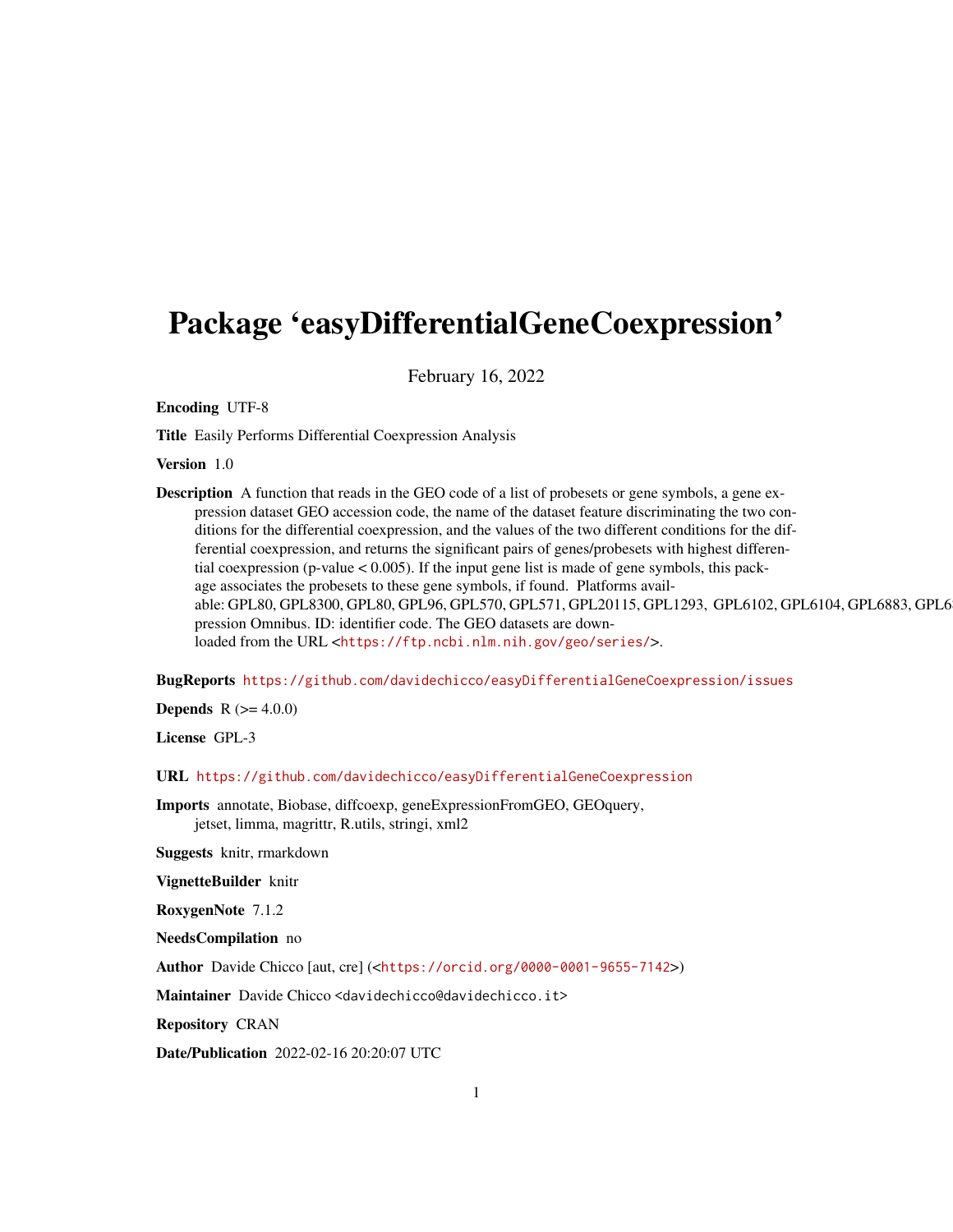### <span id="page-1-0"></span>R topics documented:

| Index |  |
|-------|--|

easyDifferentialGeneCoexpression

*Function that computes the differential coexpression of a list of probesets in a specific dataset and returns the most significant pairs*

#### Description

Function that computes the differential coexpression of a list of probesets in a specific dataset and returns the most significant pairs

#### Usage

```
easyDifferentialGeneCoexpression(
  list_of_probesets_to_select,
  GSE_code,
  featureNameToDiscriminateConditions,
  firstConditionName,
  secondConditionName,
 batchCorrection = TRUE,
  verbose = FALSE
)
```
#### Arguments

| list_of_probesets_to_select         |                                                                                        |  |  |
|-------------------------------------|----------------------------------------------------------------------------------------|--|--|
|                                     | list of probesets for which the differential coexpression should be computed           |  |  |
| GSE code                            | GEO accession code of the dataset to analyze                                           |  |  |
| featureNameToDiscriminateConditions |                                                                                        |  |  |
|                                     | name of the feature of the dataset that contains the two conditions to investigate     |  |  |
| firstConditionName                  |                                                                                        |  |  |
|                                     | name of the first condition in the feature to discriminate (for example, "healthy")    |  |  |
| secondConditionName                 |                                                                                        |  |  |
|                                     | name of the second condition in the feature to discriminate (for example, "can-        |  |  |
|                                     | $cer'$ )                                                                               |  |  |
| batchCorrection                     |                                                                                        |  |  |
|                                     | says if the script should perform the batch correction with limma::removeBatchEffect() |  |  |
|                                     | or not                                                                                 |  |  |
| verbose                             | prints all the intermediate message to standard output or not                          |  |  |
|                                     |                                                                                        |  |  |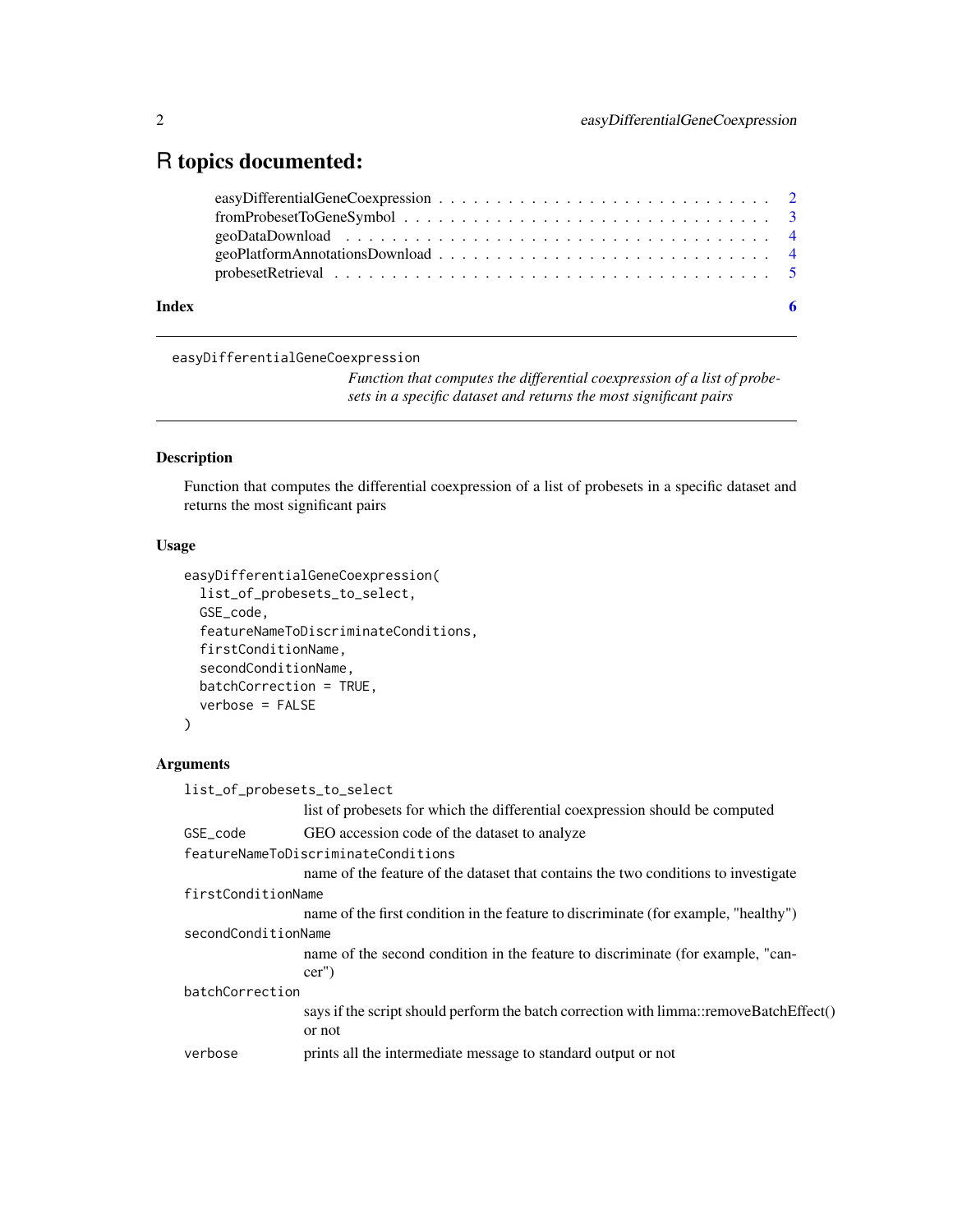#### <span id="page-2-0"></span>Value

a dataframe containing the significantly differentially co-expressed pairs of genes

#### Examples

```
probesetList <- c("200738_s_at", "217356_s_at", "206686_at")
verboseFlag <- "TRUE"
batchCorrection <- "TRUE"
signDiffCoexpressGenePairs <- easyDifferentialGeneCoexpression(probesetList,
"GSE3268", "description", "Normal", "Tumor", verboseFlag)
```
fromProbesetToGeneSymbol

*Function that associates a gene symbol to a probeset for some Affymetrix platforms*

#### Description

Function that associates a gene symbol to a probeset for some Affymetrix platforms

#### Usage

```
fromProbesetToGeneSymbol(
  thisProbeset,
  thisPlatform,
  this_platform_ann_df,
  verbose = FALSE
\mathcal{L}
```
#### Arguments

|                      | this Probeset probeset in input                               |
|----------------------|---------------------------------------------------------------|
|                      | thisPlatform GEO platform accession code                      |
| this_platform_ann_df |                                                               |
|                      | annotation dataframe of the platform                          |
| verbose              | prints all the intermediate message to standard output or not |

#### Value

a gene symbol as string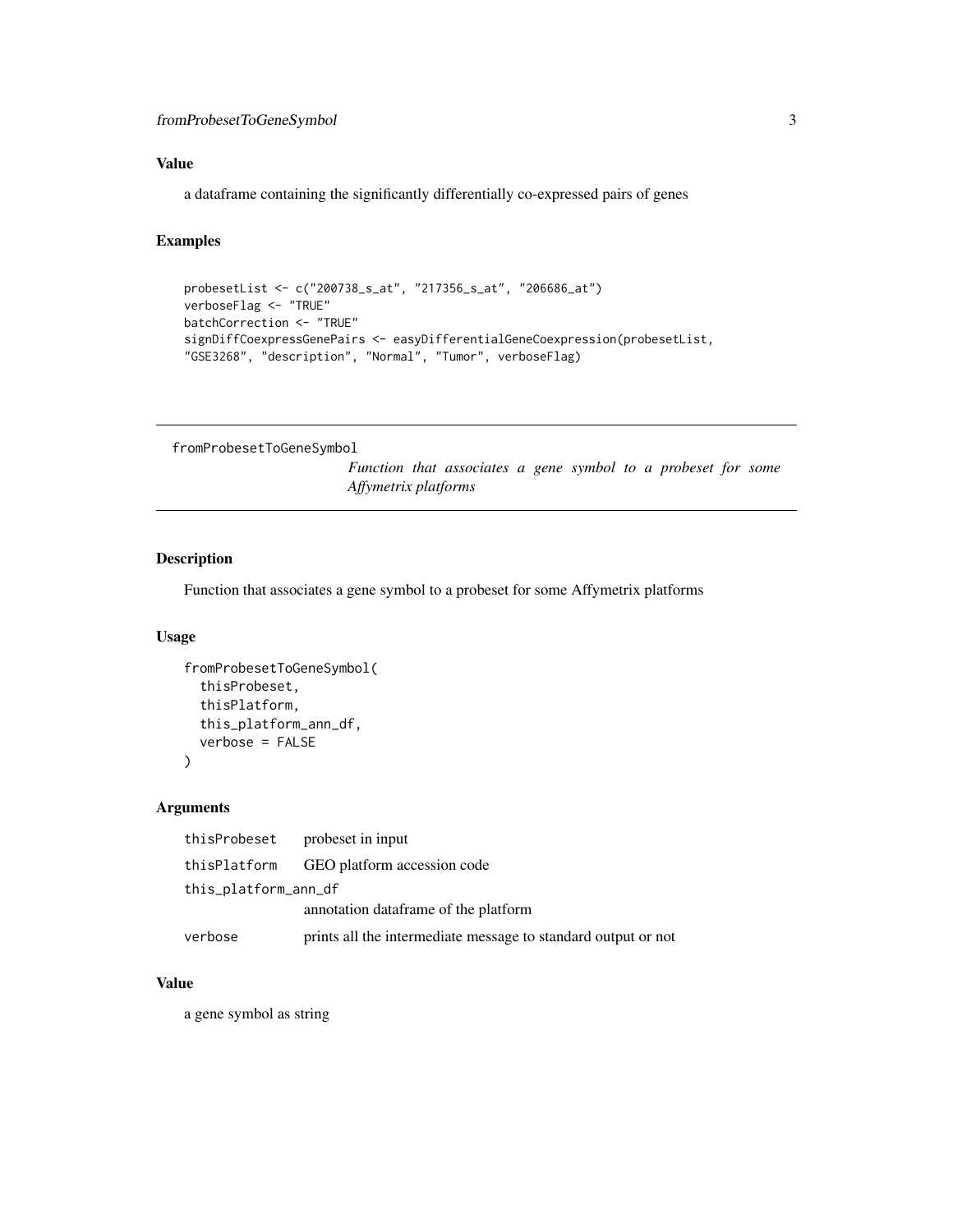<span id="page-3-0"></span>

#### Description

Function that downloads gene expression data from GEO, after checking the connection

#### Usage

```
geoDataDownload(GSE_code, verbose = FALSE)
```
#### Arguments

| GSE code | GEO code dataset                                              |
|----------|---------------------------------------------------------------|
| verbose  | prints all the intermediate message to standard output or not |

#### Value

a gene set gene expression AnnotationDataFrame

geoPlatformAnnotationsDownload

*Function that downloads the annotations of a GEO platform*

#### Description

Function that downloads the annotations of a GEO platform

#### Usage

```
geoPlatformAnnotationsDownload(platformID, verbose = FALSE)
```
#### Arguments

| platformID | GEO platform ID                                               |
|------------|---------------------------------------------------------------|
| verbose    | prints all the intermediate message to standard output or not |

#### Value

a dataframe containing the annotations of the GEO platform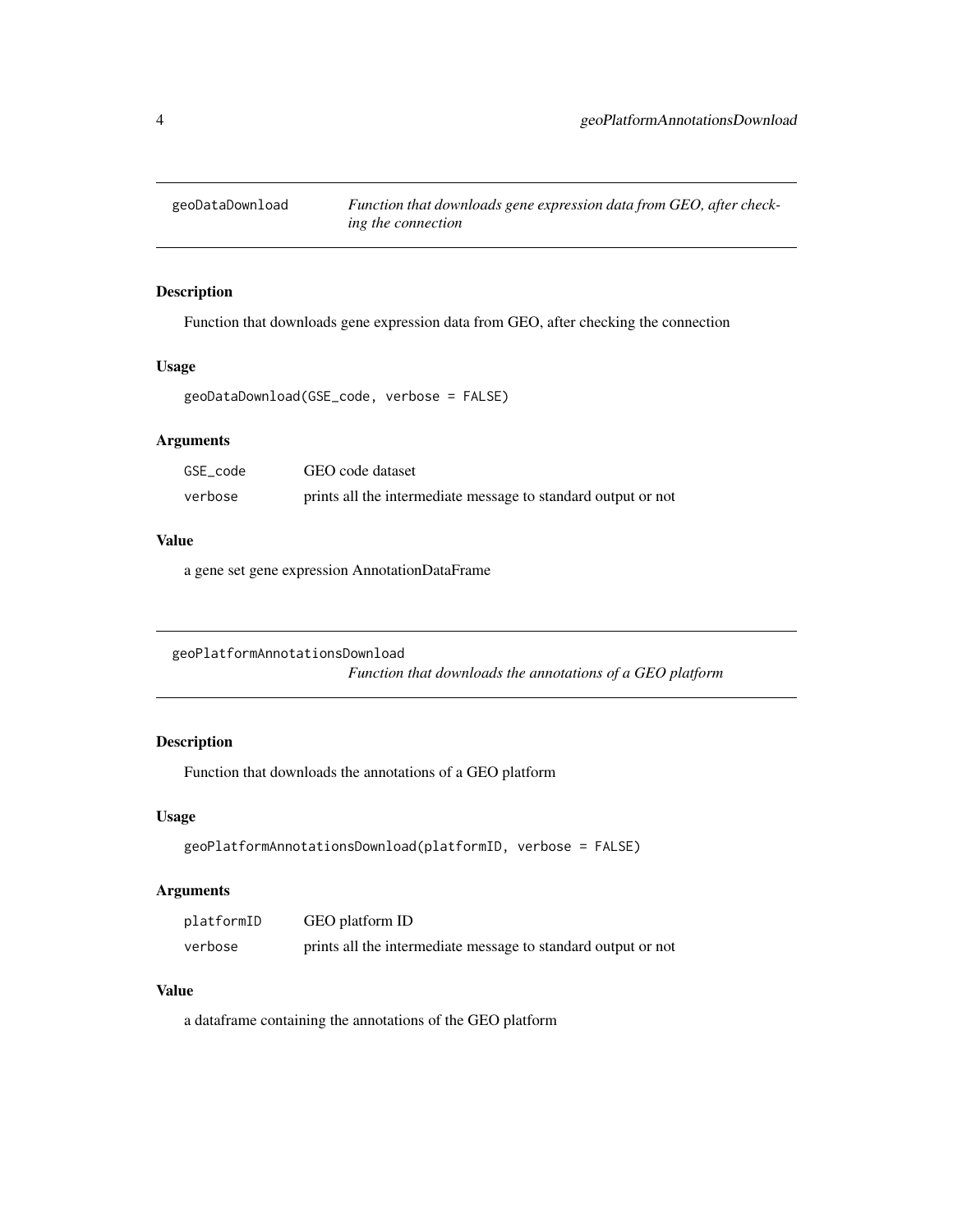<span id="page-4-0"></span>probesetRetrieval *Function that reads a CSV file of probesets or gene symbols and, in the latter case, it retrieves the original probesets*

#### Description

Function that reads a CSV file of probesets or gene symbols and, in the latter case, it retrieves the original probesets

#### Usage

```
probesetRetrieval(
  probesets_or_gene_symbols,
  csv_file_name,
  platformCode,
  verbose = FALSE
\mathcal{L}
```
#### Arguments

| probesets_or_gene_symbols |                                                                                              |  |  |  |
|---------------------------|----------------------------------------------------------------------------------------------|--|--|--|
|                           | flag saying if we're reading probesets or gene symbols                                       |  |  |  |
| csv_file_name             | complete name of CSV file containing the probesets or the gene symbols                       |  |  |  |
| platformCode              | code of the microarray platform for which the probeset-gene symbol mapping<br>should be done |  |  |  |
| verbose                   | prints all the intermediate message to standard output or not                                |  |  |  |

#### Value

a vector of probesets